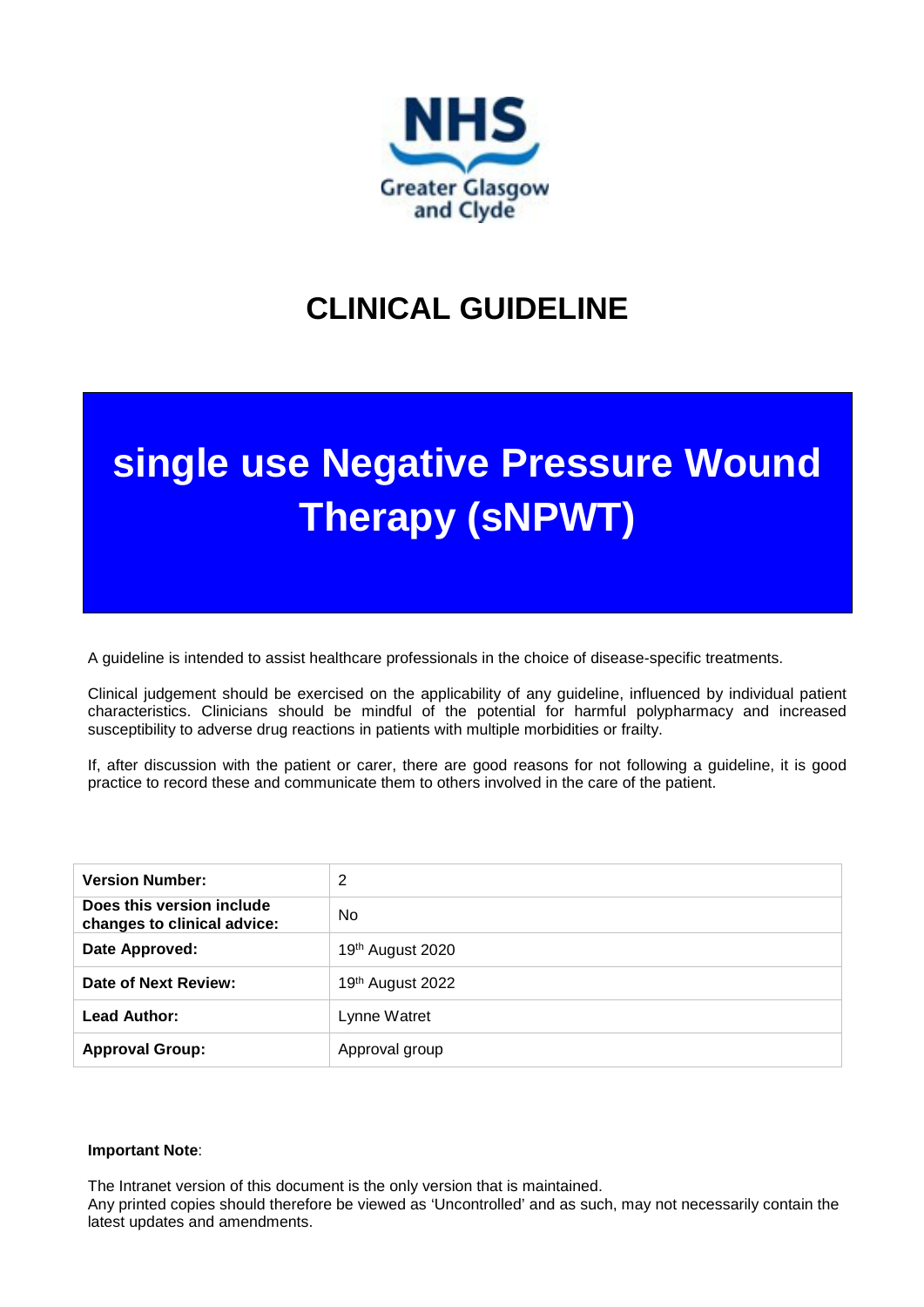# **Contents: Page No**

| <b>Introduction</b>                                                                              |                         |  |
|--------------------------------------------------------------------------------------------------|-------------------------|--|
| <b>Background</b>                                                                                |                         |  |
| <b>Contraindications:</b>                                                                        |                         |  |
| Wound bed                                                                                        | $\overline{2}$          |  |
| <b>Cautions/considerations:</b>                                                                  |                         |  |
| Address underlying cause and reassess                                                            | 2                       |  |
| Patient considerations prior to initiation of sNPWT                                              | $\overline{\mathbf{2}}$ |  |
| Following application the patient/carer should report                                            | $\overline{2}$          |  |
| <b>Most Common Wound Types for sNPWT (Table one)</b>                                             | 3                       |  |
| Wound bed prepared prior to initiation of SNPWT (Table two)                                      | 4                       |  |
| Responsibility and consideration to be made by the clinician<br>prescribing/administering sNPWT: |                         |  |
| Device powerpack                                                                                 | 5                       |  |
| Dressing characteristics                                                                         | 5                       |  |
| Prescribing to support patient centred care and reduce risk of waste                             | 6                       |  |
| Time to stop therapy (edited from Dowsett et al 2017, Pico Pathway)                              | 6                       |  |
| Additional reasons to stop therapy                                                               |                         |  |
| <b>SIMPLE summary considerations (Table three)</b>                                               | $\overline{7}$          |  |
| Appendix one: Current preferred SNPWT choice                                                     | 8                       |  |
| Ordering and prescribing information (Drug Tariff)                                               |                         |  |
| Pico 7 dressing kit                                                                              |                         |  |
| Accessories                                                                                      |                         |  |
| <b>Appendix two: Order information (Procurement PECOS route)</b>                                 |                         |  |
| <b>Further reading</b>                                                                           |                         |  |

## **ADTC SLWG contact details:**

| Lynne Watret, Interim Non Medical Prescribing Lead                                     | Lynne.watret@ggc.scot.nhs.uk                   |
|----------------------------------------------------------------------------------------|------------------------------------------------|
| Susan Wright (Nee Robertson), Clinical Nurse Specialist, Tissue<br>Viability           | Susan. Wright@ggc.scott.nhs.uk                 |
| Alison Rodgers, Highly Specialised Diabetes Podiatrist                                 | Alison.Rodgers@ggc.scot.nhs.uk                 |
| Susan Shankie, Prescribing Support Pharmacist                                          | Susanshankie@nhs.net                           |
| Celia Macaskill, Clinical Nurse Specialist, Dermatology                                | Celia.Macaskill@ggc.scot.nhs.uk                |
| Tricia McShane, Community Vascular Nurse Specialist                                    | Tricia.McShane@ggc.scot.nhs.uk                 |
| Ruth Potter, Clinical Nurse Specialist Tissue Viability                                | Ruth.potter@ggc.scot.nhs.uk                    |
| Annette Hollis, Alexa Crawford, Clinical Nurse Specialists,<br><b>Tissue Viability</b> | External advisors Golden Jubilee               |
| Elaine Farrell, Clinical Nurse Specialist, Tissue Viability                            | External advisor, NHS Highland (Argyle & Bute) |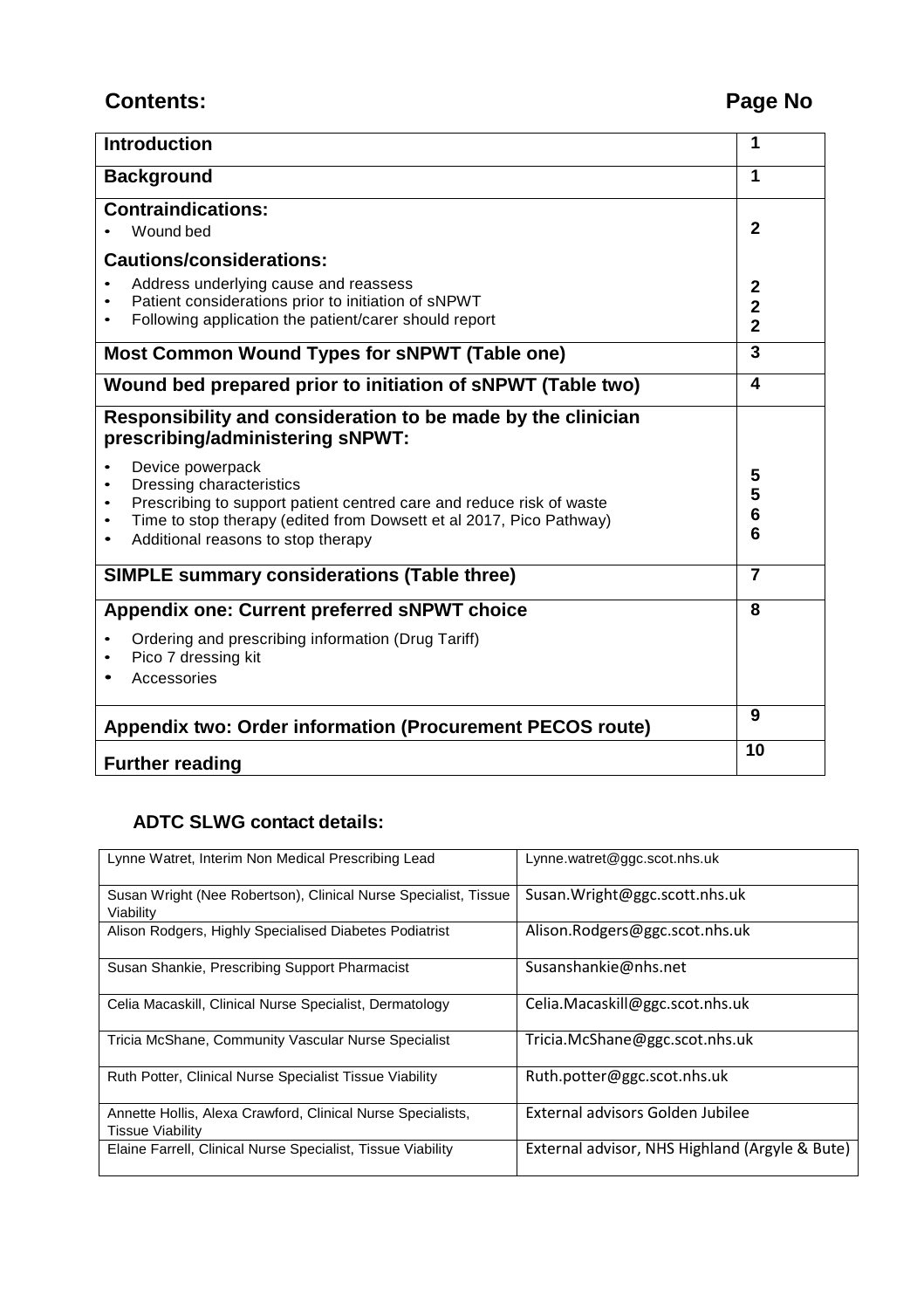## **INTRODUCTION**

This prescribing guideline has been developed by a Short Life Working Group on behalf of the NHSGGC Therapeutics Sub Committee of ADTC to support safe and cost effective prescribing in primary care.

The clinician prescribing and/or managing the patient treated with **single Use Negative Pressure Wound Therapy (sNPWT)** should be competent in assessing, applying and ongoing management of the patient, in their care.

SNPWT is used as an alternative to standard dressings and is complementary to mechanical NPWT. It is therefore essential when initiating therapy to consider if its use demonstrates safe, cost effective and positive patient outcomes, compared to standard treatment or mechanical NPWT device. Choice between mechanical and sNPWT is based on wound size, exudate level, depth and location of wound. Choice should be kept as simple as possible and individualised to the patient.

In order to maximize the benefit of negative pressure wound therapy and ensure there is best use of resources and reduce risk of waste, ensure that the wound bed has been prepared for healing and the treatment is not continued for longer than is likely to be of value. For this reason only prescribe required volume for intended treatment duration and reassess for suitability to meet patient needs. If there is no progression following two dressing changes reconsider care plan.

Depending on wound type and status, the duration of use of sNPWT does not in general exceed 14 days.

#### **This guideline should be used in conjunction with NHS GGC Wound Product Formularies and additional Wound Product Prescribing Information** [HERE](http://www.ggcprescribing.org.uk/non-medicines-formularies/)

If clinicians wish to evaluate a particular sNPWT they should contact the ADTC therapeutics group to support future resource management and sharing of best practice [HERE](http://www.ggcprescribing.org.uk/media/uploads/policies/section_8/therapeutics_process_document_and_charts_2016.pdf)

## **BACKGROUND**

- The **sNPWT** works on the same principals as the *mechanical* powered devices promoting granulation, perfusion, contraction and exudate management at the wound bed. [HERE](http://www.staffnet.ggc.scot.nhs.uk/Acute/Division%20Wide%20Services/TissueViabilityServiceAcuteDivision/Documents/Negative%20Pressure%20Wound%20Therapy%20Protocol%20v5%20-%20with%20amendment.pdf)
- Single use device battery power packs are significantly smaller, "pocket sized" and portable and can be more acceptable for patients in primary care.
- SNPWT devices currently available can accommodate varying volumes of exudate, with shaped dressings of various sizes to accommodate varying wound sizes and sites (appendices one and two). It has a different mechanism of achieving therapeutic levels at the wound bed compared to mechanical NPWT. This must be considered prior to initiation to minimise number of dressing changes over course of treatment and ensure cost effectiveness.
- As with all advanced therapies the evidence to support when to start, duration of use and when to stop is often limited, the guidance provided is based on the best available evidence.
- The guidance in this document should be used with clinical judgement based on the best available evidence to reduce risk of harm, waste and variations in practice.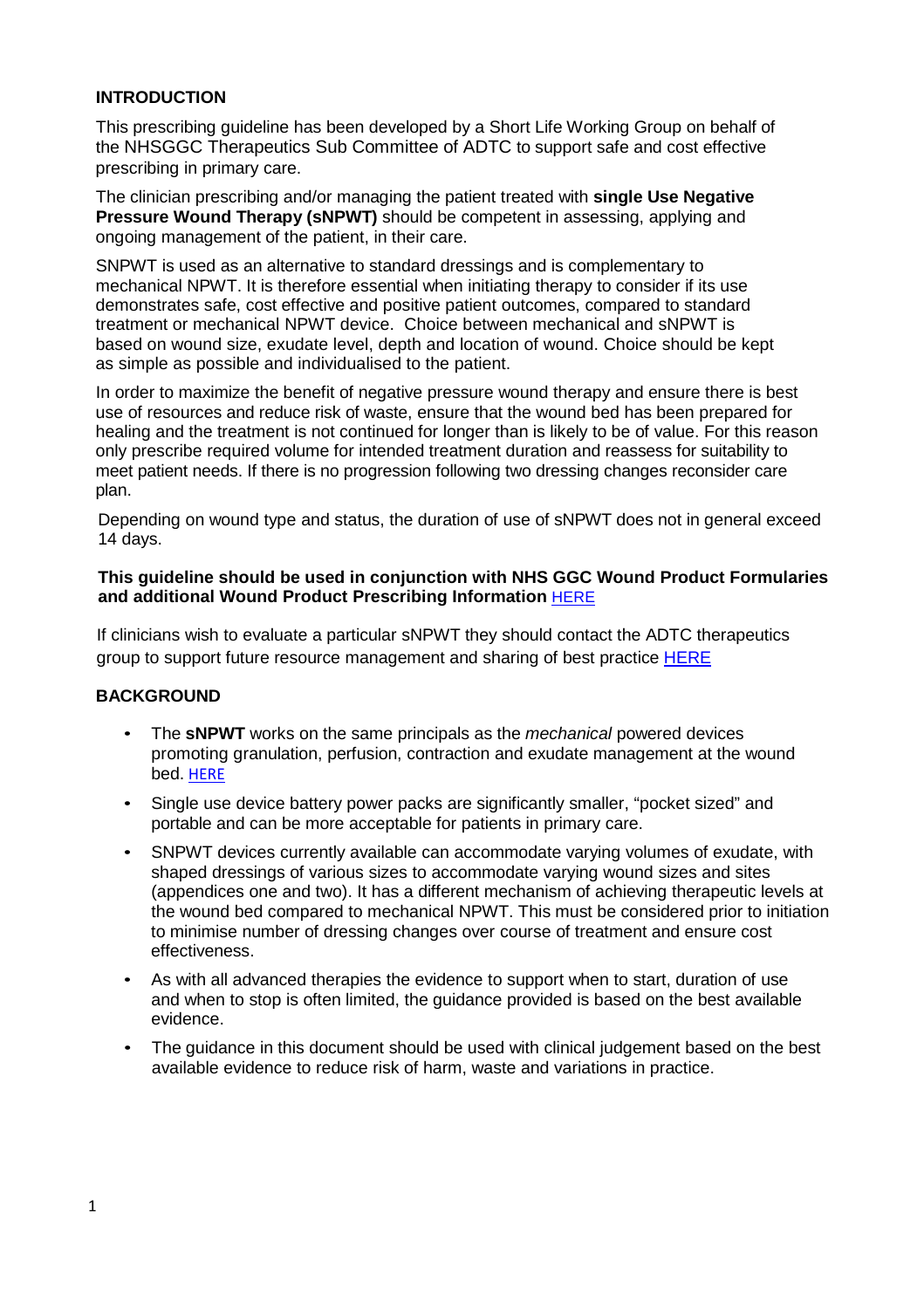## **CONTRAINDICATIONS**

## **IT IS IMPORTANT TO NOTE THAT CAUTIONS AND CONTRAINDICATIONS ARE THE SAME REGARDLESS IF THE DELIVERY OF NPWT IS BY A SINGLE USE OR MECHANICAL POWERED DEVICE**

## **Wound bed:**

- Non-enteric and unexplored fistulas risk of bowel perforation
- Direct placement over exposed vital structures e.g. blood vessels organs, anastomotic sites, nerves - risk of damage to underlying structures
- Circumferential dressings risk of restricting blood flow
- Active bleeding or difficult wound haemostasis risk of haemorrhage

## **CAUTIONS/CONSIDERATIONS**

#### **In presence of cautions/further considerations, address underlying cause and reassess to establish whether sNPWT is still preferred treatment choice or seek medical advice prior to commencing therapy**

- Presence of slough and necrosis debridement required to allow maximum exposure of wound bed
- Wounds with overt signs of infection increased pain, increased exudate, cellulites etc
- Untreated osteomyelitis patient may require systemic antibiotics
- Malignant wound (medical advice only) can exacerbate division of malignant cells but may be necessary if timely wound healing is required prior to radiotherapy
- Patients prescribed anti coagulation medication e.g. Warfarin, Direct Oral Anticoagulants, Aspirin or taking Over the Counter medication which may affect coagulation
- Patients with a bleeding disorder e.g.haemophilia
- MRI, hyperbaric chamber, defibrillation disconnect battery pack during procedure and check if device choice can be disconnected without risk of leakage during procedure
- Patients with implantable medical devices such as cardiac rhythm management devices e.g. pacemaker, implantable cardiovertor defibrillator should be advised to position sNPWT battery pack at least 10cm from device (similar to advice to patients with regard to mobile phones etc). <https://www.nhs.uk/conditions/pacemaker-implantation/recovery/>

Further information for patients and clinicians on safety when using batteries with magnets with

current formulary choice (courtesy of Smith and Nephew)



## **Patient considerations prior to initiation of sNPWT**

- The treatment goal should be defined and agreed with the patient
- Following discussion, patient expresses sNPWT in preference to standard dressing choices or mechanical NPWT
- Patient is motivated and wishes to be involved in care plan
- Patient can troubleshoot (e.g. know how to check for leaks, reset, remove and apply standard dressing if necessary), and/or;
- Carers are able to support patient if required

## **Following application the patient/carer should be able to report that:**

- dressing is comfortable, conformable and remains in place.
- there has been minimal need to check and reset negative pressure between dressing changes
- dressing changes are minimised compared to previous treatment choices if relevant
- they can demonstrate ability to troubleshoot
- they have ability to detach and reattach powered pack for showering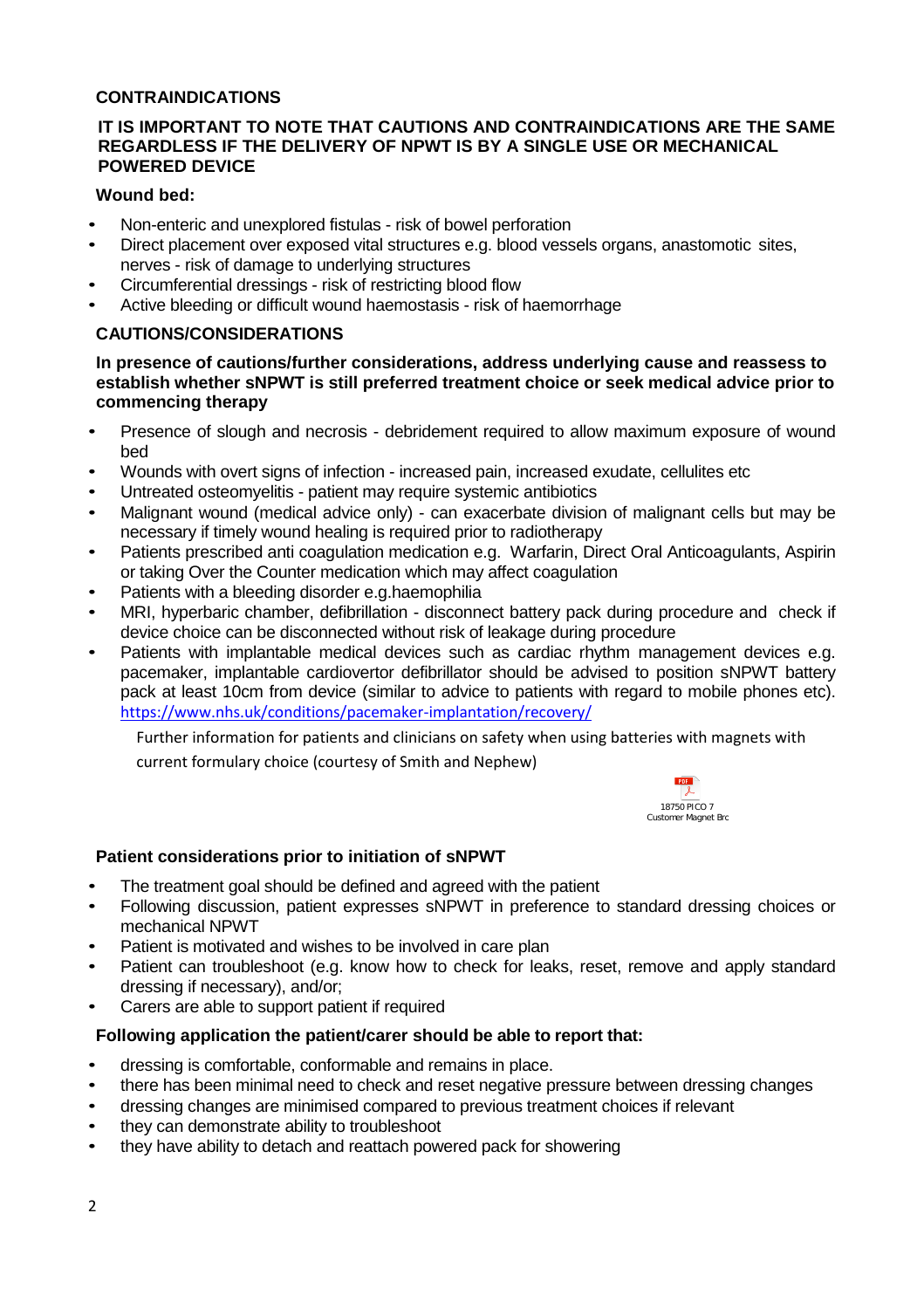## **MOST COMMON WOUND TYPES FOR sNPWT (Table one)**

The most common wound types which may benefit from sNPWT are those which are perceived as hard to heal or complex, with wound areas which have reduced in size less than 10% per week over previous four weeks. It may also be considered for post operative wound closure in patients at high risk of post op dehiscence or as preparation for further surgical intervention.

#### **Table one: wound types suitable for sNPWT**

| <b>Common wound</b><br>types                        | Additional considerations/rationale for use<br>specific<br>on<br>wound types following wound bed preparation                                                                                                                                                                                                                                                        |  |  |  |  |
|-----------------------------------------------------|---------------------------------------------------------------------------------------------------------------------------------------------------------------------------------------------------------------------------------------------------------------------------------------------------------------------------------------------------------------------|--|--|--|--|
| Diabetic foot ulcer                                 | To promote granulation and wound closure following surgery or<br>wounds healing by secondary intention, when wound bed has<br>been prepared for healing.                                                                                                                                                                                                            |  |  |  |  |
| Dehisced surgical or<br>trauma wounds               | To promote wound closure<br>Can be considered under medical guidance if wound closure is<br>required prior to commencement of radiotherapy/chemotherapy<br>treatment.                                                                                                                                                                                               |  |  |  |  |
| <b>Closed incision NPWT</b><br>(ciNPWT)             | Applied in theatre on incision wounds or skin grafts in high risk<br>patients e.g. high BMI, poor perfusion, reduce risk of infection,<br>seroma, haematoma, local skin ischaemia.<br>Left in situ for seven days following application and then<br>discontinued. Clear evidence and recommendations are still<br>required for ciNPWT (Wounds International, 2019). |  |  |  |  |
| Pressure ulcer<br>grade 3 or 4 (EPUAP)              | Patient discharged from in-patient care with powered NPWT and<br>exudate level < 300mls per week allowing for switch to sNPWT.                                                                                                                                                                                                                                      |  |  |  |  |
| Venous leg ulcer                                    | Can be considered under compression therapy for complex leg<br>ulcers due to chronic venous insufficiency to promote wound<br>progression.                                                                                                                                                                                                                          |  |  |  |  |
| Palliative management of<br>symptoms at end of life | Can be considered if patient, carer and palliative care team, agree<br>that the device may reduce need for frequent dressing changes<br>and/or relieve symptoms e.g. exudate, odour, pain.                                                                                                                                                                          |  |  |  |  |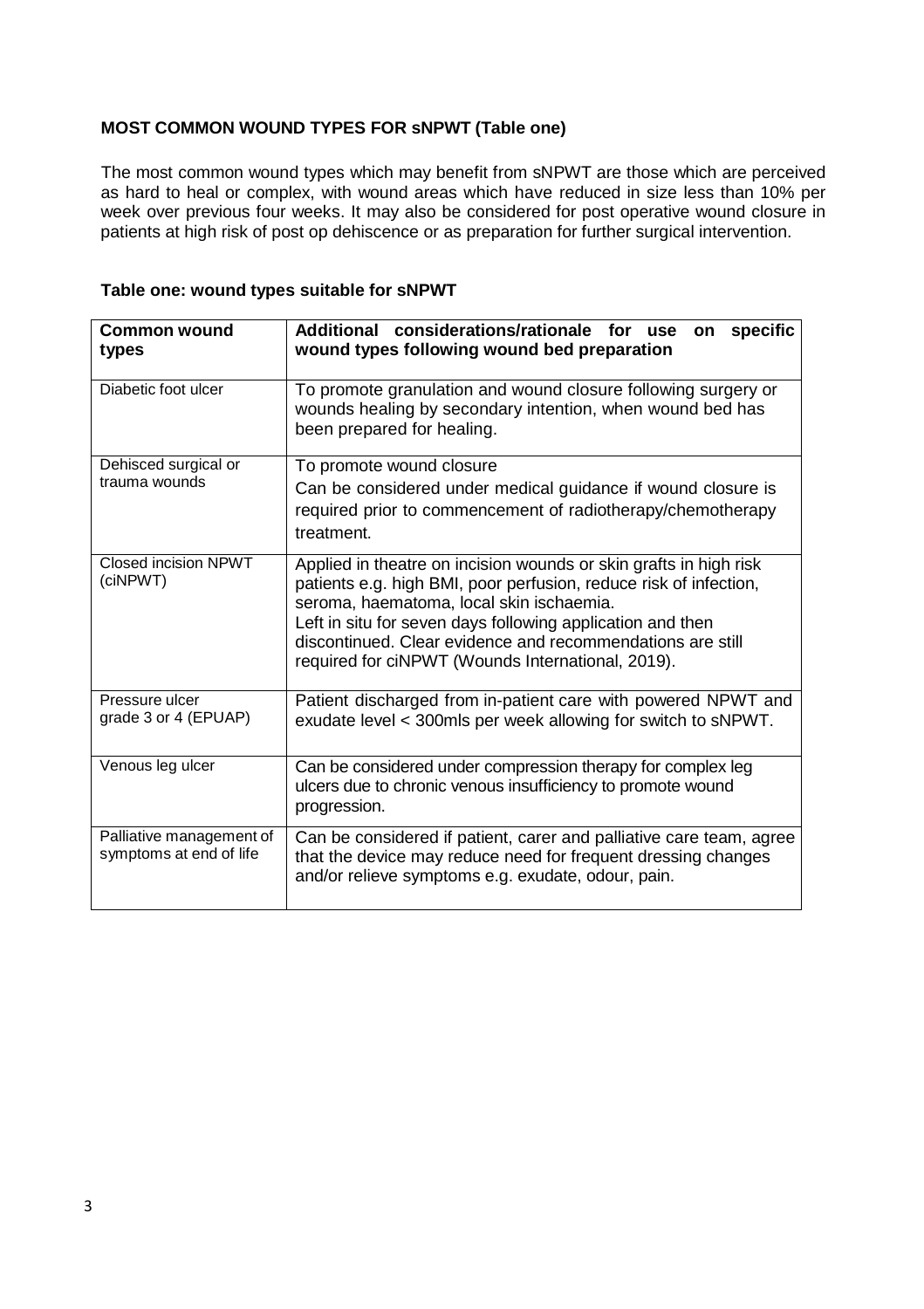## **WOUND BED PREPARATION PRIOR TO INITIATION of sNPWT**

Prior to initiation of sNPWT consider some of the factors at the wound bed which may result in barriers to healing or prevent maximum interaction between wound interface and NPWT (table two)

Wound bed preparation prior to use of therapy will promote safe, cost effective use of device which should support timely and positive patient and wound outcomes.

|  |  | Table 2: wound bed preparation prior to commencement |
|--|--|------------------------------------------------------|
|--|--|------------------------------------------------------|

| Preparation of wound bed prior to and<br>during therapy |                                                                                                                                     | Rationale for preparation of wound bed to ensure<br>safe, cost effective use of device                                                                                                                                                                                                                                                                                       |                                                                                                                                                                                                                                                                                                                                                                                                                                                    |  |  |
|---------------------------------------------------------|-------------------------------------------------------------------------------------------------------------------------------------|------------------------------------------------------------------------------------------------------------------------------------------------------------------------------------------------------------------------------------------------------------------------------------------------------------------------------------------------------------------------------|----------------------------------------------------------------------------------------------------------------------------------------------------------------------------------------------------------------------------------------------------------------------------------------------------------------------------------------------------------------------------------------------------------------------------------------------------|--|--|
|                                                         | 1. All wounds should be debrided to<br>remove slough and necrosis<br>from wound bed.                                                | 1.                                                                                                                                                                                                                                                                                                                                                                           | sNPWT is not a recognised debridement tool. To use<br>as such may prolong time to expose granulating<br>wound bed; and delay therapeutic action of sNPWT                                                                                                                                                                                                                                                                                           |  |  |
| 2.                                                      | Treat infection/biofilm formation prior<br>to use                                                                                   | 2.                                                                                                                                                                                                                                                                                                                                                                           | Presence of infection/biofilm will increase the need<br>for frequent dressing changes to assess and<br>cleanse wound bed                                                                                                                                                                                                                                                                                                                           |  |  |
| 3.                                                      | Exposed tendon or bone. There is a<br>risk of dehydrating exposed tendon<br>or bone if used on a wound bed<br>with minimal exudate. | 3.                                                                                                                                                                                                                                                                                                                                                                           | To reduce risk the addition of a silicone dressing<br>layer on the wound bed has been used to protect<br>wound bed. However, this provides an additional<br>layer between the wound bed and reduces efficacy<br>of sNPWT by up to 30%. Clinical judgement is<br>required to ensure that perceived benefits of adding<br>additional contact layer outweighs any undesirable<br>"side effects". Consider this against other treatment<br>modalities. |  |  |
| 4.                                                      | Cavity wounds                                                                                                                       | 4.                                                                                                                                                                                                                                                                                                                                                                           | If cavity dressings are used; ensure these are<br>compatible with the therapeutic surface of negative<br>pressure pad.                                                                                                                                                                                                                                                                                                                             |  |  |
|                                                         |                                                                                                                                     | Kerlix <sup>™</sup> gauze or specially designed foam insert dressings<br>for this purpose are the only products compatible with<br>NPWT to fill larger cavities. (Appendix one). These will not<br>be required with surface and shallow wounds. In deeper<br>wounds with narrow channels filler may act as a "splint"<br>and hinder closure and should be used with caution. |                                                                                                                                                                                                                                                                                                                                                                                                                                                    |  |  |
|                                                         |                                                                                                                                     |                                                                                                                                                                                                                                                                                                                                                                              |                                                                                                                                                                                                                                                                                                                                                                                                                                                    |  |  |

Best practice with all wound products is to maximize coverage with the wound bed, to ensure optimum interaction between the wound bed and the contact dressing layer, with even distribution of negative pressure.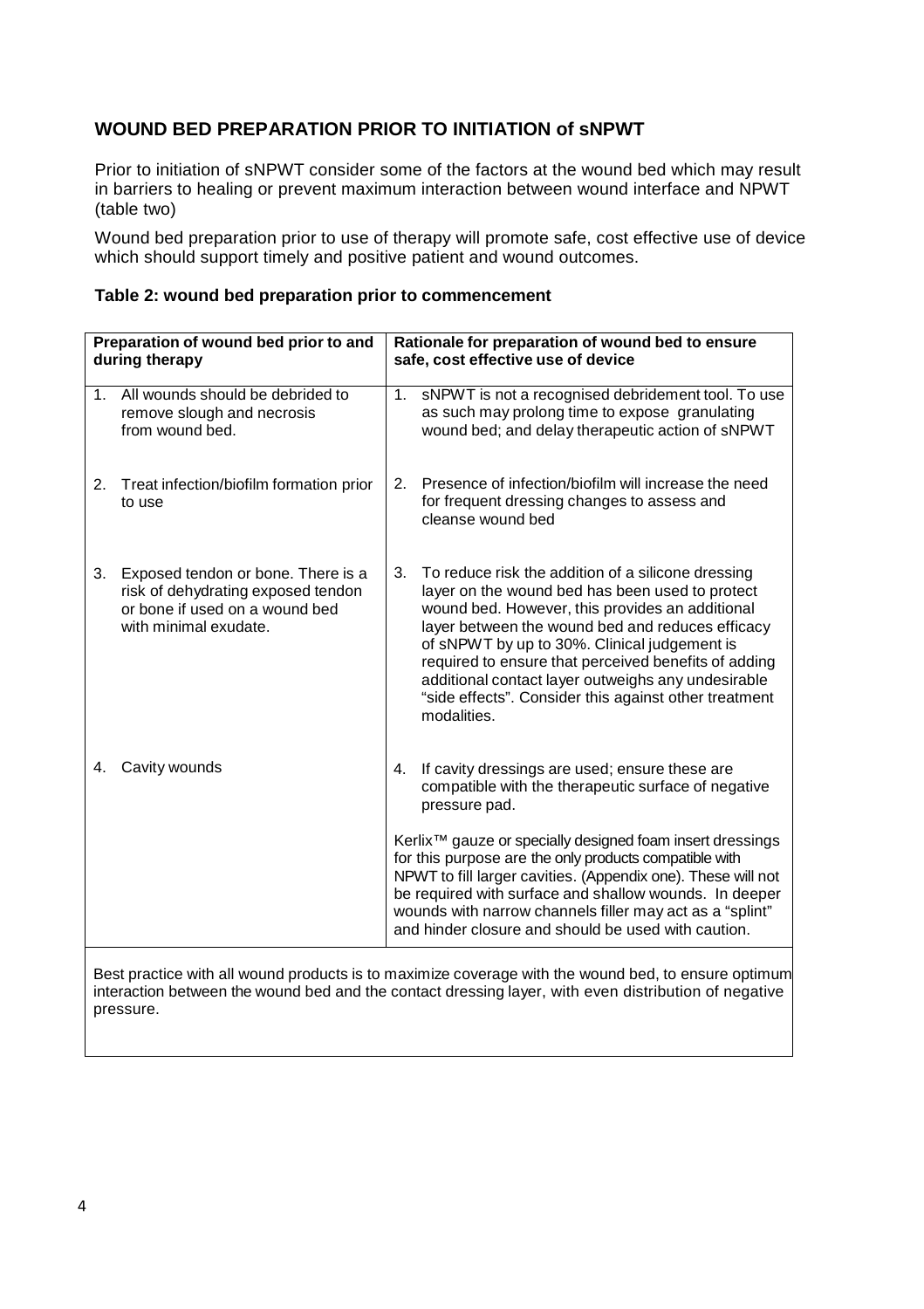## **RESPONSIBILITY and CONSIDERATIONS TO BE MADE BY THE CLINICIAN PRESCRIBING/ADMINISTERING SNPWT**

## **Patient safety/Realistic Medicine**

"All healthcare professionals (HCP) who can prescribe or are administering prescribed products are subject to: their individual clinical competence; the professional codes and ethics of their statutory bodies; and the prescribing policies of their employers." (MHRA, 2009). Prior to initiating sNPWT, the HCP should be satisfied that this will provide the safest most cost effective method of treatment; that all members of the multi-disciplinary care of the patient have been included in care plan; which support the principles of "Personalising Realistic Medicine"

[\(https://www.gov.scot/publications/personalising-realistic-medicine-chief-medical-officer](https://www.gov.scot/publications/personalising-realistic-medicine-chief-medical-officer-scotland-annual-report-2017-2018/)[scotland-annual-report-2017-2018/\)](https://www.gov.scot/publications/personalising-realistic-medicine-chief-medical-officer-scotland-annual-report-2017-2018/).

## **The clinician should address the following considerations prior to and during use (generic considerations):**

## **Device power pack**

- Is there evidence to support use of device and ability to sustain therapeutic levels of negative pressure across wound bed?
- What type of alarm function does the device have and will it suit the individual patient sensory needs, if there is leakage or undetected loss of pressure i.e. is alarm function: visual/ auditory/vibratory or all three?
- What is the life span of the power pack?

#### **Dressing characteristics**

- Does the dressing pad conform to area you wish to treat?
- Are there a range of sizes and shapes of dressings to provide therapy over course of treatment?
- How much exudate does a single dressing manage this will indicate number of dressing changes required per week? Wound dressing changes should not exceed x 2 weekly
- Will there be a need for additional accessories e.g. silicone strips. Are accessories provided in the pack or do they have to be prescribed separately?

#### **Prescribing to support patient centred care and reduce risk of waste**

- Prescribe appropriate amount of products f or two week use in first instance (kits, dressing packs etc). If longer required, only prescribe sufficient for two week challenges at a time with review (refer to Time to Stop below).
- Refer to appropriate specialists if further consultation for support or advice is required or if prolonged use is indicated.
- Ensure therapy is not continued for prolonged period of time which exceeds therapeutic potential (refer to Time to stop below).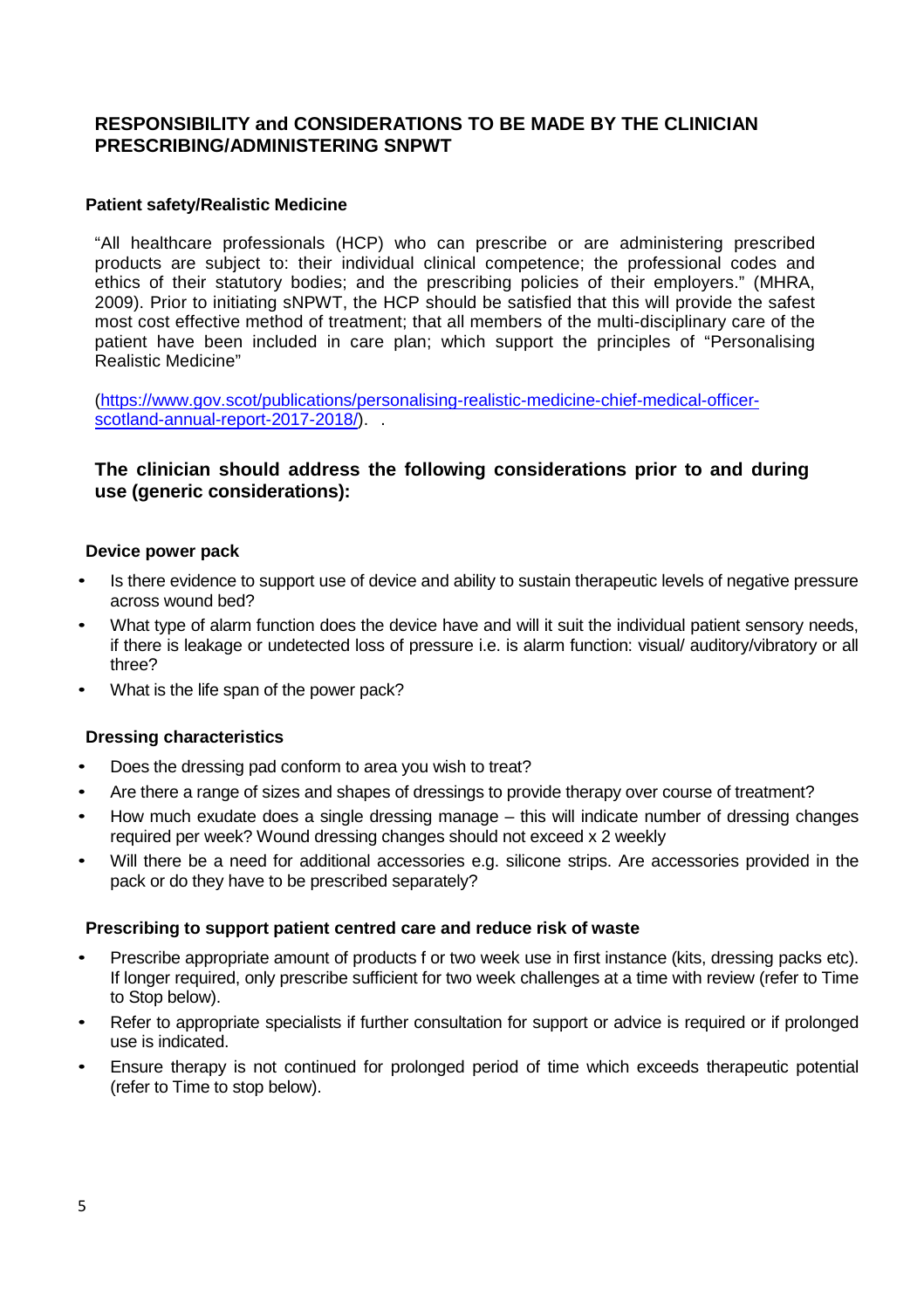## **Time to stop therapy (edited from Dowsett et al 2017, Pico Pathway)**

- Wound progression: when the wound has granulated level with surrounding skin; contraction of the wound bed and epithelialisation is evident; and/or the initial goals defined at the outset of single use NPW T have been met
- Wounds reduced in area by greater than 40% i.e. "good responder" may have therapy discontinued (can reinstate if wound healing rate stalls if appropriate)
- A "non responder" wound reduced in area <5% at week two; 7.5% at week three; 10% by week four – wound requires further investigation.
- Exudate has diminished sufficiently to allow f or a standard dressing or below 20-30mls a day.
- Frank pus and/or blood evident within the dressing or canister reassess wound
- Incision wounds therapy will be commenced in theatre and dressing left undisturbed for one week and thereafter discontinued. There should not be a need to prescribe additional sNPWT

## **Additional reasons to stop therapy**

- Patient is returning to theatre for further surgical intervention (tertiary closure of wound) or medical intervention (radio or chemotherapy)
- Risk factors increased e.g. Bleeding, infection, exposed tendon or bone is dehydrating (should be pearly white shiny in appearance)
- Patient choice and withdraws consent
- Patient is not physically or psychologically tolerant of NPW T

## **Any adverse effects should be reported on datix and MHRA (yellow card) <https://yellowcard.mhra.gov.uk/>**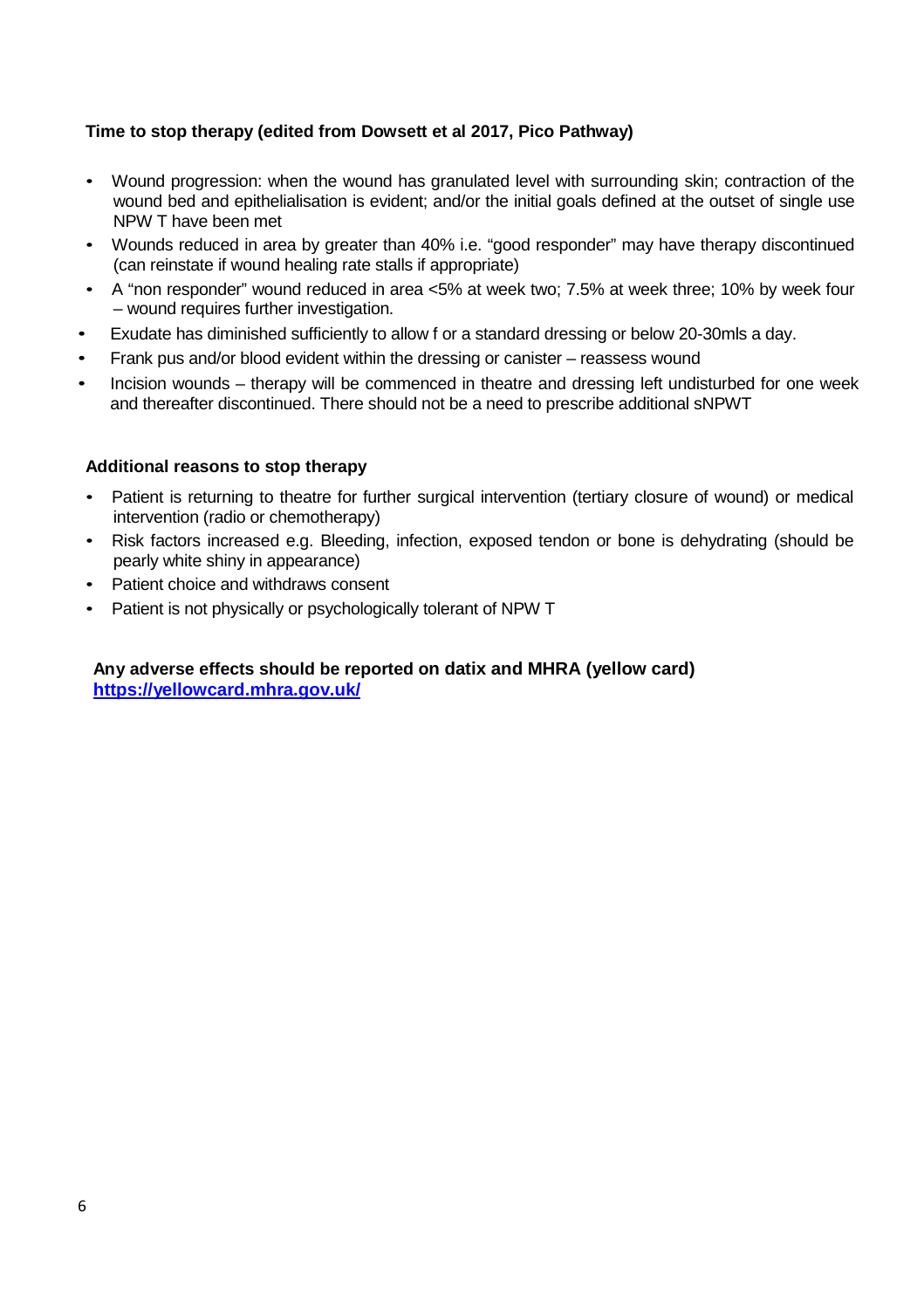## **SIMPLE Summary considerations:**

When managing a patient with sNPWT it is essential to provide regular ongoing review to ensure treatment goals are being met and patient centred care is achieved. (Table three)

| <b>SIMPLE</b>               | <b>Product suitability:</b>                                                                                                                                                                                                                                                                                                                                                      |
|-----------------------------|----------------------------------------------------------------------------------------------------------------------------------------------------------------------------------------------------------------------------------------------------------------------------------------------------------------------------------------------------------------------------------|
| <b>Safe</b>                 | Have you checked cautions and contraindications?<br>Have you reviewed manufacturers' evidence to ensure appropriate use<br>to meet                                                                                                                                                                                                                                               |
| Indicated                   | Check wound type and assess wound bed, patient circumstances: In your<br>clinical opinion is sNPWT the most effective choice of treatment to<br>progress the wound to healing?                                                                                                                                                                                                   |
| <b>Measurable</b>           | Considered effective if the wound progressing to healing and reducing in<br>size and exudate as expected.<br>Wear time is optimised; Over a two week period is the product proving<br>cost effective compared to alternative wound products, taking into account<br>wound progression and number of interventions required?<br>Prescribing activity is monitored via Prisms data |
| <b>Patient</b><br>advantage | Does the patient finds the device, comfortable, stays in place conformable<br>and user friendly?<br>Can the patient report ability to carry out activities of daily living, work and<br>socialise. Does it promote patient well being and they report that they can<br>manage the device and are in control.                                                                     |
| Longevity                   | The dressing should stay in place for anticipated length of time.;<br>If there a need for frequent dressing changes outwith expected time;<br>review wound, product choice and patient issues.                                                                                                                                                                                   |
| <b>End Point</b>            | When treatment goals are met (time to stop)<br>The wound has contracted and reduced in size, level with surrounding<br>skin, and/or exudate is below 30mls per day;<br><b>OR</b><br>Any adverse effects, patient choice, limited wound progression which will<br>require treatment choice review. (See time to stop section).                                                    |

|  | Table Three: SIMPLE acronym considerations for sNPWT |
|--|------------------------------------------------------|
|--|------------------------------------------------------|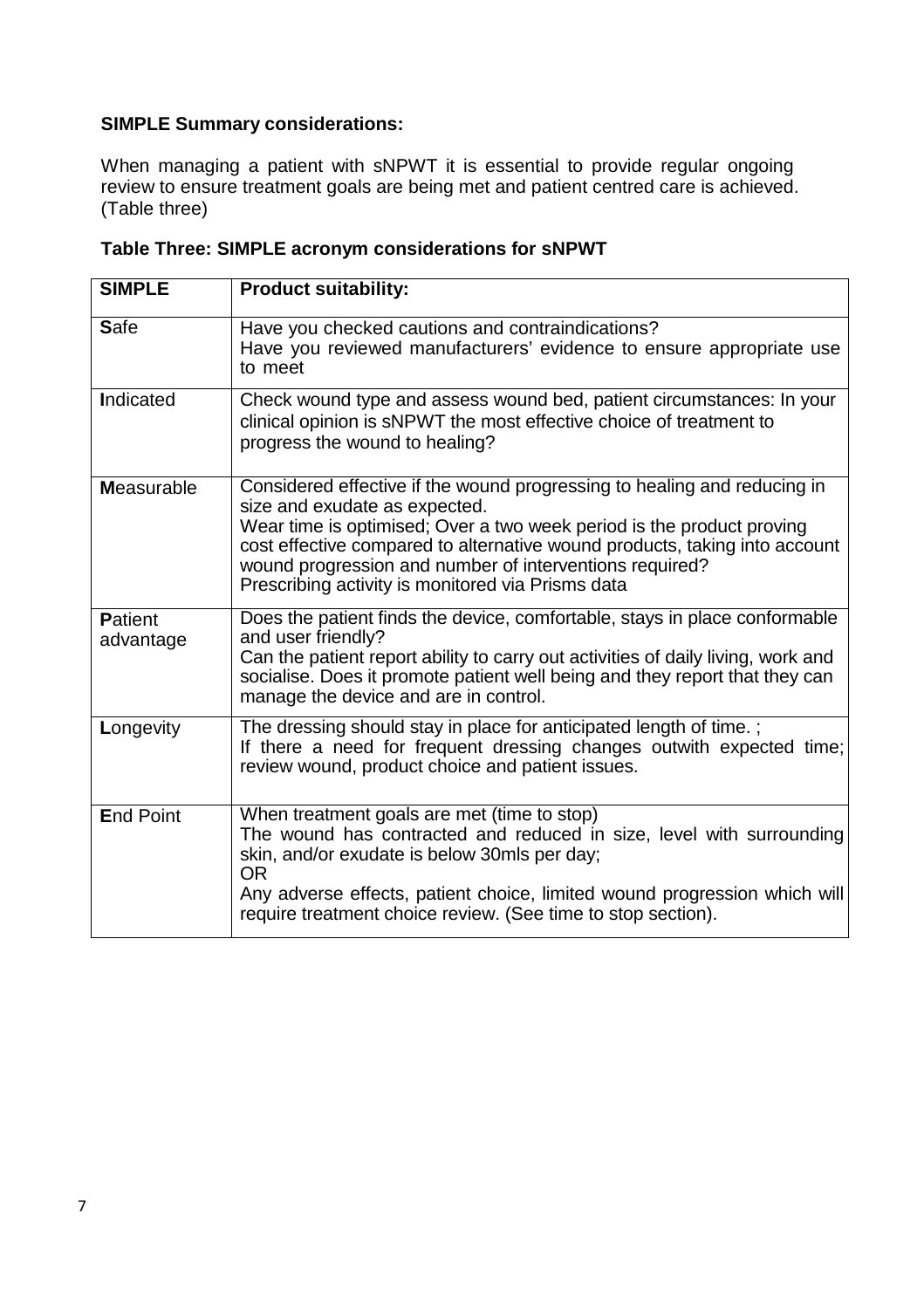## **APPENDIX ONE:**

## **Prescribing information (Drug Tariff)**

Current NHS GGC formulary preferred choice for Single Use Negative Pressure Wound Therapy: **PICO 7™ KITS (Smith and Nephew)**

| <b>PICO 7 dressing kit</b>  |                               |                                                         |  |  |  |
|-----------------------------|-------------------------------|---------------------------------------------------------|--|--|--|
| Two dressings per kit       | <b>New PICO 7</b><br>PIP code | DT Price <sup>1</sup> (£)<br>(correct at time of print) |  |  |  |
| $10cm \times 20cm$          | 407-4514                      | £129.49                                                 |  |  |  |
| $10cm \times 30cm$          | 407-4506                      | £128.84                                                 |  |  |  |
| $15cm \times 15cm$          | 407-4100                      | £128.84                                                 |  |  |  |
| $10cm \times 40cm$          | 407-4522                      | £148.46                                                 |  |  |  |
| $15cm \times 20cm$          | 407-4530                      | £128.84                                                 |  |  |  |
| $15cm \times 30cm$          | 407-4480                      | £148.84                                                 |  |  |  |
| 20cm x 20cm                 | 407-4498                      | £148.46                                                 |  |  |  |
| 25cm x 25cm                 | 407-5123                      | £148.46                                                 |  |  |  |
| Small 15cm x 20cm Multisite | 407-5214                      | £128.26                                                 |  |  |  |
| Large 20cm x 25cm Multisite | 406-5206                      | £147.07                                                 |  |  |  |

- Each kit contains: **two** dressings, adhesive retention strips and battery pack
- Dressing can be left in situ for one week
- Battery pack longevity: 7 days

## **Accessories**

| Filler for cavity wounds  | <b>Size</b>                    | <b>Cost (Drug Tariff)</b> |
|---------------------------|--------------------------------|---------------------------|
| Gauze filler (Kerlix AMD  | 11.4cm $\times$ 3.7m           | (pack of 5) $£1.64$       |
| Gauze Filler (Kerlix AMD  | 15.2cm x 17.1 cm               | (pack of 2) £1.78         |
| Gauze Filler (Kerlix AMD) | 15.2cm x 17.1cm                | (pack of 5) $£4.99$       |
| Foam wound dressing       | $10 \times 12.5 \times 1.5$ cm | £7.91                     |

[https://www.isdscotland.org/Health-Topics/Prescribing-and-Medicines/Scottish-Drug-](https://www.isdscotland.org/Health-Topics/Prescribing-and-Medicines/Scottish-Drug-Tariff/Docs/August-2019/2019-08-SDT-PART2.pdf)[Tariff/Docs/August-2019/2019-08-SDT-PART2.pdf](https://www.isdscotland.org/Health-Topics/Prescribing-and-Medicines/Scottish-Drug-Tariff/Docs/August-2019/2019-08-SDT-PART2.pdf)

For further information refer to Smith and Nephew:

- Pico 7 System: Quick Reference Guide https://cms.possiblewithpico.com/files/pdfs/PCEE2- 14182-0818PICO7QuickReferenceGuide.pdf
- Patient Home Care Information [https://www.smith-nephew.com/global/sn11612%20-](https://www.smith-nephew.com/global/sn11612%20-%20pico%20patient%20information%20booklet.pdf) [%20pico%20patient%20information%20booklet.pdf](https://www.smith-nephew.com/global/sn11612%20-%20pico%20patient%20information%20booklet.pdf)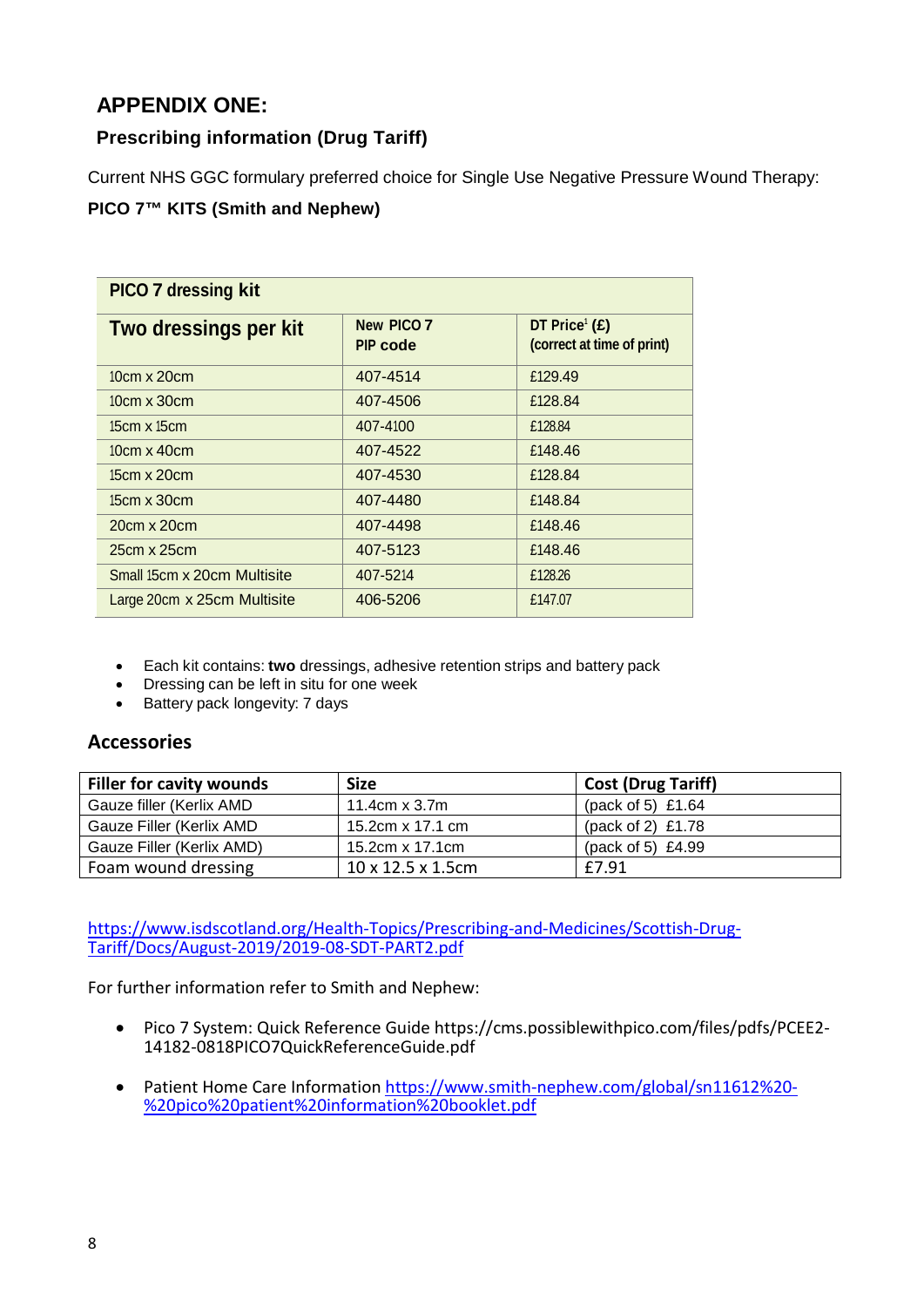# **APPENDIX TWO:**

# **Ordering information (Procurement PECOS route)**

|                           | PICO <sub>7</sub><br>1 Dressing kit |                   | PICO 7<br>2 Dressing kits |                   | PICO 7<br>Dressing Multipack (5 pack) |                   |  |
|---------------------------|-------------------------------------|-------------------|---------------------------|-------------------|---------------------------------------|-------------------|--|
| Dressing size             | S&N code                            | <b>NHSSC Code</b> | S&N code                  | <b>NHSSC Code</b> | S&N code                              | <b>NHSSC Code</b> |  |
| 10cm x 20cm               | 66802012                            | <b>ELZ889</b>     | 66802002                  | <b>ELZ899</b>     | 66802022                              | <b>ELZ909</b>     |  |
| 10cm x 30cm               | 66802013                            | <b>ELZ890</b>     | 66802003                  | <b>ELZ900</b>     | 66802023                              | <b>ELZ910</b>     |  |
| 10cm x 40cm               | 66802014                            | <b>ELZ892</b>     | 66802004                  | <b>ELZ902</b>     | 66802024                              | <b>ELZ912</b>     |  |
| 15cm x 15cm               | 66802015                            | <b>ELZ891</b>     | 66802005                  | <b>ELZ901</b>     | 66802025                              | <b>ELZ911</b>     |  |
| 15cm x 20cm               | 66802016                            | ELZ893            | 66802006                  | ELZ903            | 66802026                              | <b>ELZ913</b>     |  |
| 15cm x 30cm               | 66802017                            | <b>ELZ894</b>     | 66802007                  | <b>ELZ904</b>     | 66802027                              | <b>ELZ914</b>     |  |
| $20cm \times 20cm$        | 66802018                            | <b>ELZ895</b>     | 66802008                  | <b>ELZ905</b>     | 66802028                              | ELZ915            |  |
| 25cm x 25cm               | 66802019                            | <b>ELZ896</b>     | 66802009                  | ELZ906            | 66802029                              | <b>ELZ916</b>     |  |
|                           |                                     |                   |                           |                   |                                       |                   |  |
| Small 15cm x 20cm         | 66802010                            | <b>ELZ897</b>     | 66802000                  | <b>ELZ907</b>     | 66802020                              | <b>ELZ917</b>     |  |
| Large 20cm x 25cm         | 66802011                            | <b>ELZ898</b>     | 66802001                  | <b>ELZ908</b>     | 66802021                              | <b>ELZ918</b>     |  |
|                           |                                     |                   |                           |                   |                                       |                   |  |
| Foam filler 10cm x 12.5cm | 66802011                            | <b>ELZ427</b>     | $\blacksquare$            |                   | ٠                                     | ٠                 |  |